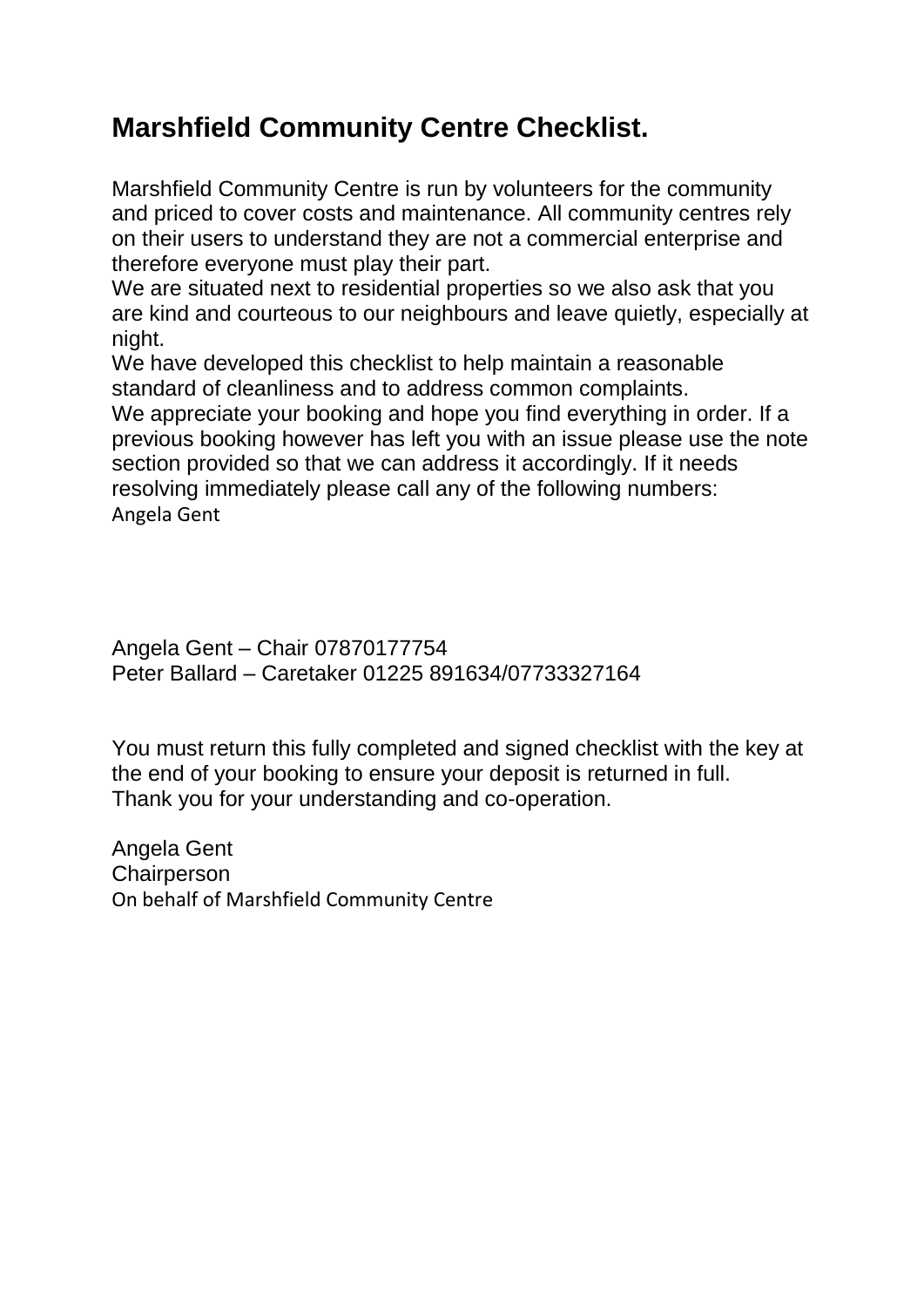| <b>CLEANING CHECK LIST - To meet deposit terms.</b><br>Page 1                                                                                                                                    |                           |              |  |
|--------------------------------------------------------------------------------------------------------------------------------------------------------------------------------------------------|---------------------------|--------------|--|
| Event Name:                                                                                                                                                                                      |                           |              |  |
| Checked by:                                                                                                                                                                                      |                           |              |  |
| <b>SIGNATURE:</b>                                                                                                                                                                                | <b>DATE SIGNED:</b>       |              |  |
| <b>Front Foyer and Hallway</b>                                                                                                                                                                   | <b>Tick to</b><br>confirm | <b>Notes</b> |  |
| Vacuum Floor throughout                                                                                                                                                                          |                           |              |  |
| Clean the sink in the front foyer next to kitchen if used.                                                                                                                                       |                           |              |  |
| Mop hard floor next to kitchen door                                                                                                                                                              |                           |              |  |
| Collect all rubbish, papers, bottles etc. from front entrance<br>created from your booking. Put them in bins in Kitchen.                                                                         |                           |              |  |
| <b>TOILET &amp; BATHROOM AREAS</b>                                                                                                                                                               | <b>Tick to</b><br>confirm | <b>Notes</b> |  |
| Check floors and sides for rubbish and put in the bin in the<br>kitchen.                                                                                                                         |                           |              |  |
| Toilets and urinals to be flushed ready for use and left as you<br>would expect to find them. If extra cleaning is required cleaning<br>agents, cloths and mops are in the caretaker's cupboard. |                           |              |  |
| Check all taps are tightly turned off and not running/dripping.                                                                                                                                  |                           |              |  |
| Check lights are switched off.                                                                                                                                                                   |                           |              |  |
| <b>Kitchen</b>                                                                                                                                                                                   | <b>Tick to</b><br>confirm | <b>Notes</b> |  |
| Wash up, dry up and put away all cups, cuttlery and utensiles.<br>Nothing should be left out.                                                                                                    |                           |              |  |
| Check for rubbish and then empty bins and replace bin liners.                                                                                                                                    |                           |              |  |
| Ensure any recycling has been recycled.                                                                                                                                                          |                           |              |  |
| Clean the sink                                                                                                                                                                                   |                           |              |  |
| Clean the work surfaces                                                                                                                                                                          |                           |              |  |
| Check and clean the ovens - if used. - Turn off at switch                                                                                                                                        |                           |              |  |
| Check and clean the fridge - throwing away left behind food.<br>Turn off at switch.                                                                                                              |                           |              |  |
| Vacuum or brush all hard floors                                                                                                                                                                  |                           |              |  |
| Mop all hard floors with disinfectant                                                                                                                                                            |                           |              |  |
| Switch off lights.                                                                                                                                                                               |                           |              |  |